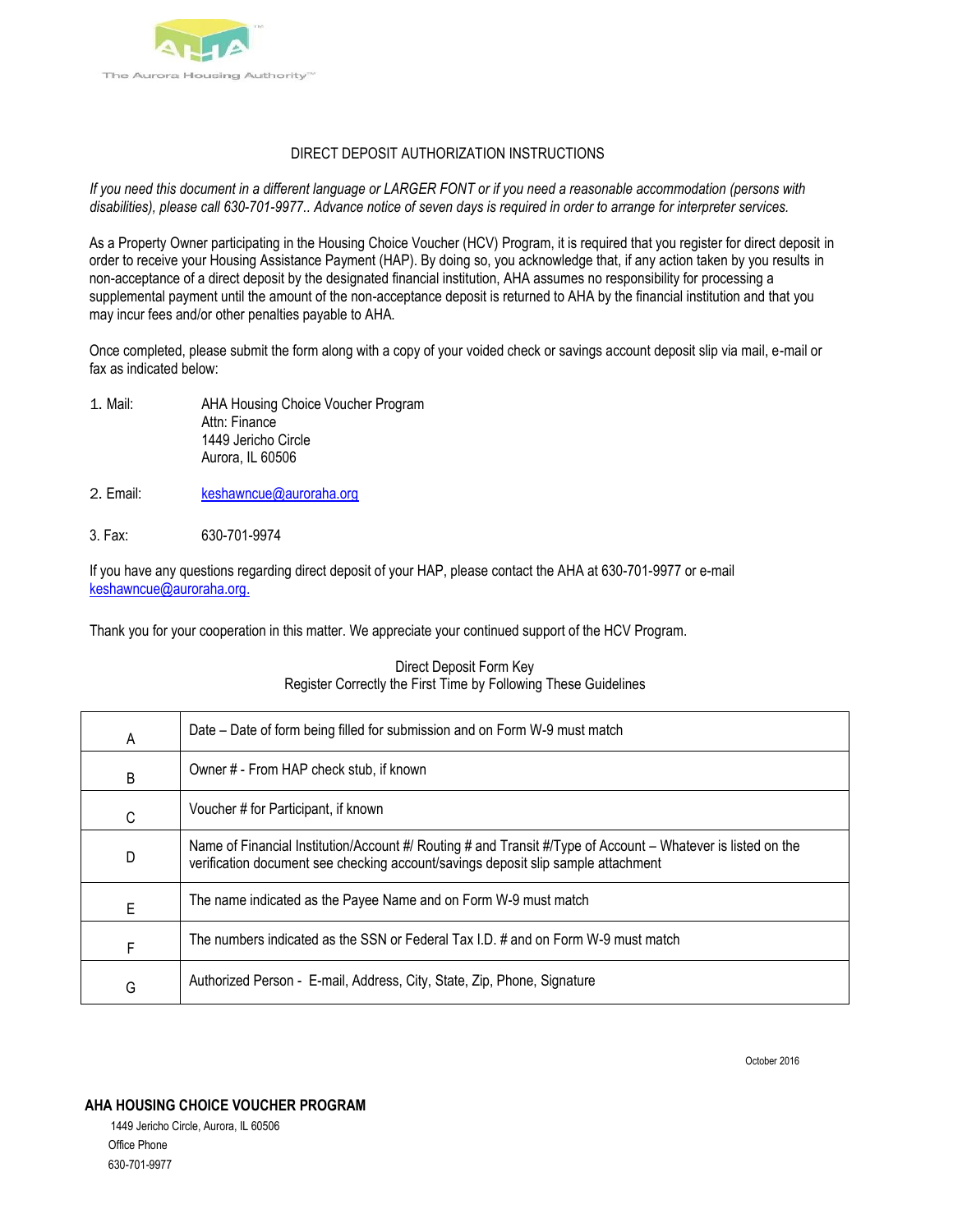

## DIRECT DEPOSIT AUTHORIZATION AGREEMENT FOR DIRECT DEPOSIT (ACH CREDITS)

*To implement direct deposit of Housing Assistance Payments, complete and send this form, along with a completed W-9 and voided check or savings account deposit slip to: AHA Housing Choice Voucher Program, 1449 Jericho Circle, Aurora, IL 60506, e-mail it to [keshawncue@auroraha.org](mailto:keshawncue@auroraha.org) or fax it to 630-701-9974.*

| Date: and the state of the state of the state of the state of the state of the state of the state of the state of the state of the state of the state of the state of the state of the state of the state of the state of the<br>A                                                                                                                                                                                                                                                                                                                                                                                                                                                                                                                                                                                                                                                                                                                                                                                                       |    | $\left[\begin{array}{cc} B \end{array}\right]$<br>Voucher #: Voucher #:                                                |   |  |  |  |
|------------------------------------------------------------------------------------------------------------------------------------------------------------------------------------------------------------------------------------------------------------------------------------------------------------------------------------------------------------------------------------------------------------------------------------------------------------------------------------------------------------------------------------------------------------------------------------------------------------------------------------------------------------------------------------------------------------------------------------------------------------------------------------------------------------------------------------------------------------------------------------------------------------------------------------------------------------------------------------------------------------------------------------------|----|------------------------------------------------------------------------------------------------------------------------|---|--|--|--|
| <b>NEW ENROLLMENT</b><br>CHANGE BANK ACCOUNT INFORMATION<br>I hereby authorize the Aurora Housing Authority (AHA) Housing Choice Voucher (HCV) Program to deposit my Housing Assistance Payments<br>(HAP) to my account at the financial institution named below. I acknowledge that the origination of ACH transactions to my account must comply<br>with the provisions of U.S. law.                                                                                                                                                                                                                                                                                                                                                                                                                                                                                                                                                                                                                                                   |    |                                                                                                                        |   |  |  |  |
|                                                                                                                                                                                                                                                                                                                                                                                                                                                                                                                                                                                                                                                                                                                                                                                                                                                                                                                                                                                                                                          |    |                                                                                                                        |   |  |  |  |
|                                                                                                                                                                                                                                                                                                                                                                                                                                                                                                                                                                                                                                                                                                                                                                                                                                                                                                                                                                                                                                          |    |                                                                                                                        |   |  |  |  |
| Type of Account (check one): □ Checking □ Savings                                                                                                                                                                                                                                                                                                                                                                                                                                                                                                                                                                                                                                                                                                                                                                                                                                                                                                                                                                                        |    |                                                                                                                        | D |  |  |  |
|                                                                                                                                                                                                                                                                                                                                                                                                                                                                                                                                                                                                                                                                                                                                                                                                                                                                                                                                                                                                                                          |    | ZIP Code: _______________________                                                                                      |   |  |  |  |
| This authorization is to remain in full force and effect until the HCV Program has received written notification from me of its termination in such time<br>and in such manner as to afford the HCV Program and the financial institution a reasonable opportunity to act upon it. The HCV Program may also<br>terminate the direct deposit if AHA determines that eligibility is no longer met, and/or in order to recover any overpayments made. Additionally, if<br>any action taken by me results in non-acceptance of a direct deposit by the designated financial institution, I understand that AHA assumes no<br>responsibility for processing a supplemental payment until the amount of the non-acceptance deposit is returned to AHA by the financial institution<br>and that I may incur fees and/or other penalties payable to AHA. The payee certifies compliance with the HAP Contract by accepting direct deposit<br>and that the unit(s) assisted under the HAP Contract is in full compliance with the contract terms. |    |                                                                                                                        |   |  |  |  |
| Payee or an authorized person must complete the following and sign this request.                                                                                                                                                                                                                                                                                                                                                                                                                                                                                                                                                                                                                                                                                                                                                                                                                                                                                                                                                         |    |                                                                                                                        |   |  |  |  |
| Payee Name: (Please Print Legibly)                                                                                                                                                                                                                                                                                                                                                                                                                                                                                                                                                                                                                                                                                                                                                                                                                                                                                                                                                                                                       | (E |                                                                                                                        |   |  |  |  |
| Name of Authorized Person: ___________<br>(Please Print Legibly)                                                                                                                                                                                                                                                                                                                                                                                                                                                                                                                                                                                                                                                                                                                                                                                                                                                                                                                                                                         |    | Title: <u>Alexander Alexander Alexander Alexander Alexander Alexander Alexander Alexander Alexander Alexander Alex</u> |   |  |  |  |
|                                                                                                                                                                                                                                                                                                                                                                                                                                                                                                                                                                                                                                                                                                                                                                                                                                                                                                                                                                                                                                          |    |                                                                                                                        |   |  |  |  |
|                                                                                                                                                                                                                                                                                                                                                                                                                                                                                                                                                                                                                                                                                                                                                                                                                                                                                                                                                                                                                                          |    |                                                                                                                        |   |  |  |  |
|                                                                                                                                                                                                                                                                                                                                                                                                                                                                                                                                                                                                                                                                                                                                                                                                                                                                                                                                                                                                                                          |    |                                                                                                                        |   |  |  |  |
| G                                                                                                                                                                                                                                                                                                                                                                                                                                                                                                                                                                                                                                                                                                                                                                                                                                                                                                                                                                                                                                        |    |                                                                                                                        |   |  |  |  |

Failure to answer all questions and provide all documentation will result in delay of processing your request.

October 2016

### AHA HOUSING CHOICE VOUCHER PROGRAM

1449 Jericho Circle, Aurora, IL 60506 Office Phone 630-701-9977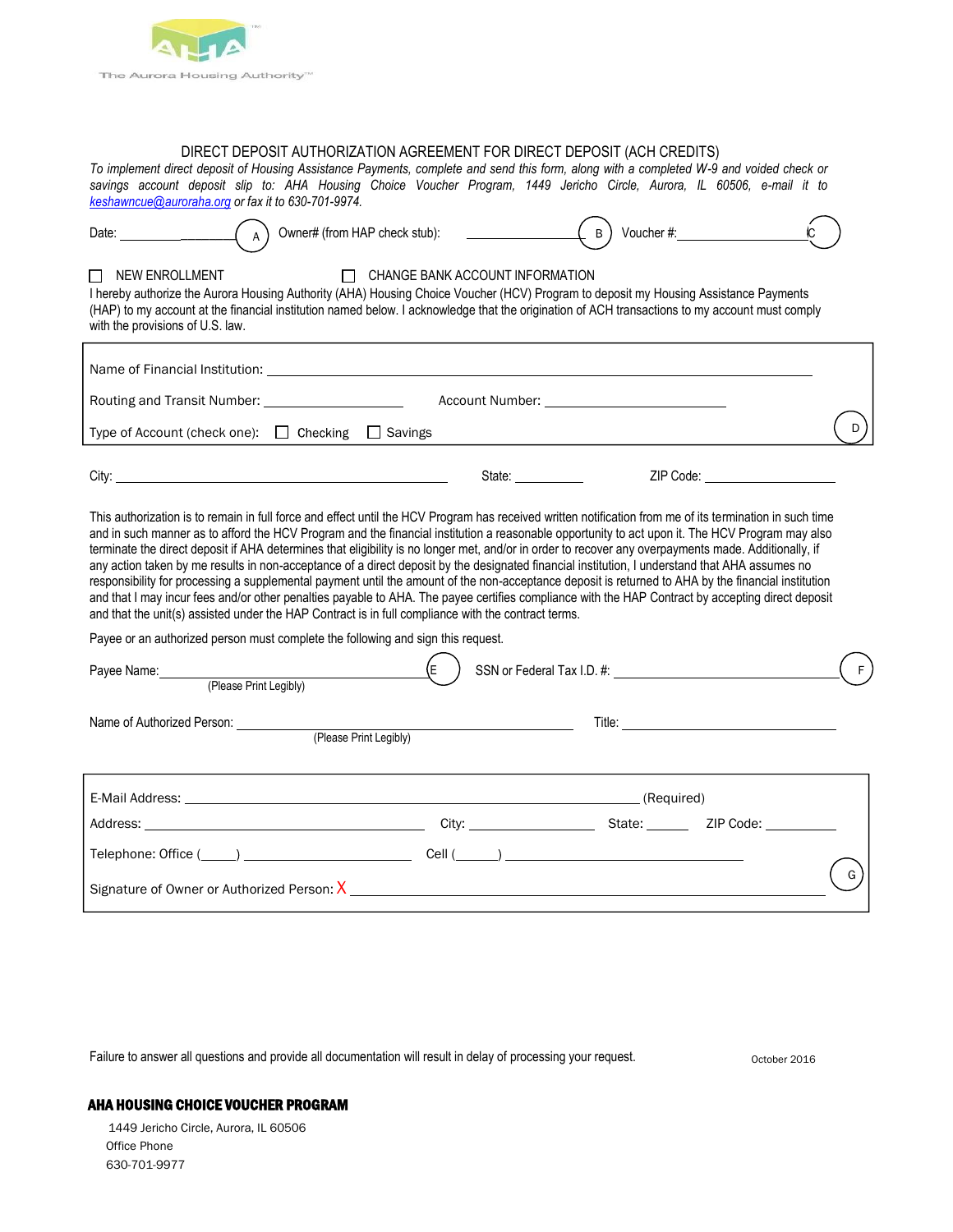

Pursuant to 18 USC1001 whoever, in any manner within the jurisdiction of the executive, legislative or judicial branch of the government of the United States, knowingly and willfully (1) falsifies, conceals or covers up any trick, scheme or device a material fact; (2) makes any materially false, fictitious or fraudulent statement or representation; or (3) makes or uses any false writing or document knowing the same to contain any materially false, fictitious statement or entry, shall be fined under this title or imprisoned not more than 5 years, or both. I understand that a false statement on any part of this form could result in a fine up to \$500,000 or imprisonment of up to 5 years or both for each violation (18 USC1001; 18 USC 3559.3571).

Owners and Management Agents who violate this law may also be debarred from future participation in the HCV Program.

The Information Practices Act of 1977 (Civil Code Section 1798.17) and the Federal Practices Act (Public Law 93-579) require that this notice be provided when collecting personal information from individuals. Information requested on this form is used

by the HCV Program for the purposes of identification and enrollment processing. Failure to provide the mandatory information may result in the enrollment action not being processed or processed incorrectly. Violations of any privacy rights of Owners and Management Agents or any law by an employee or agent of AHA will result in penalties and fines.

October 2016

### AHA HOUSING CHOICE VOUCHER PROGRAM

1449 Jericho Circle, Aurora, IL 60506 Office Phone 630-701-9977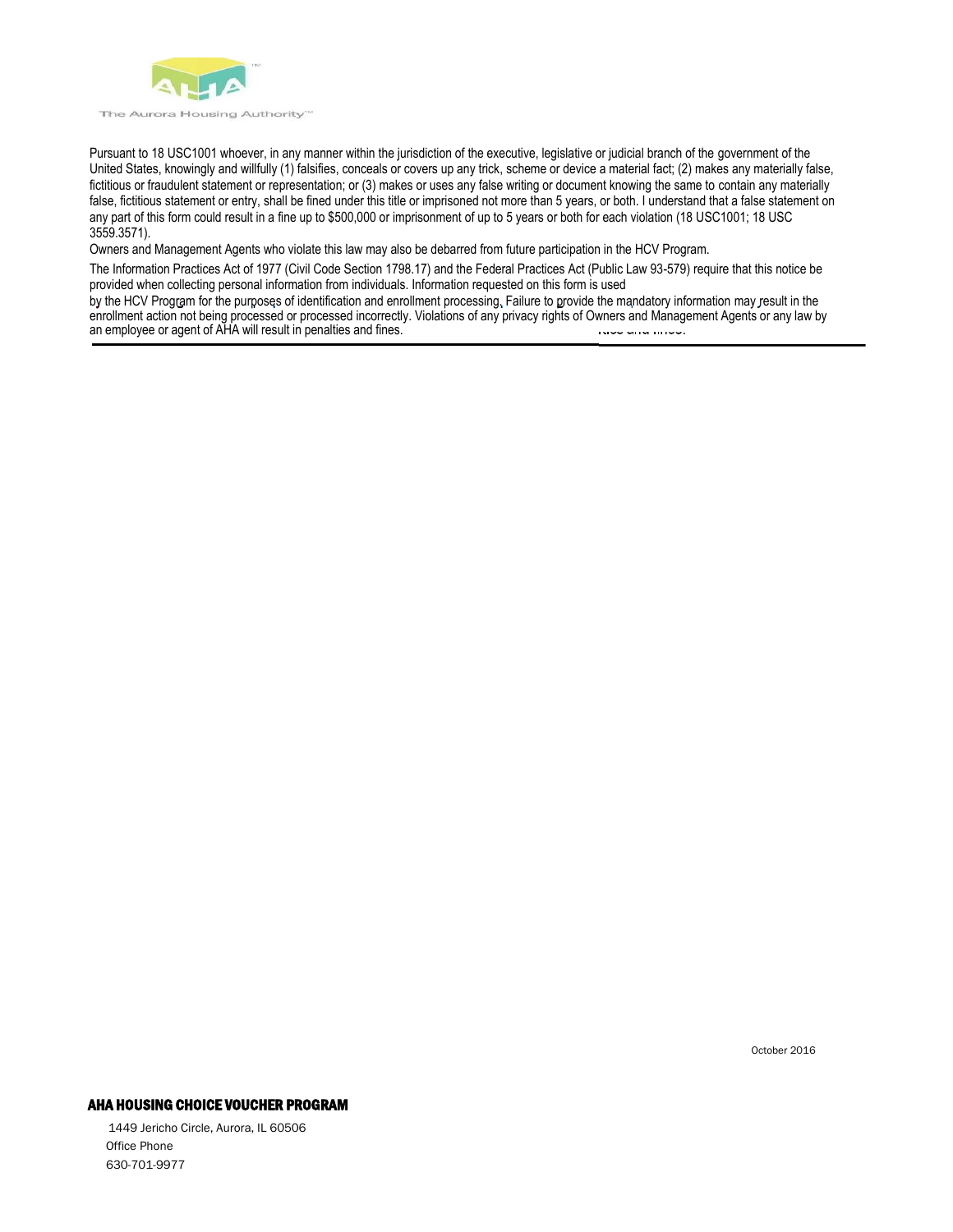

# DIRECT DEPOSIT AUTHORIZATION Attach Voided Check or Savings Account Deposit Slip



Please Note: The following verification documents must be provided:

- Voided check/savings deposit slip must include:
	- o Encoding (the numbers on the bottom of your check/savings deposit slip)
	- o Entity/Person must be the same as printed on the Direct Deposit Form
		- **If starter checks, please hand write entity/person name**

#### OR

- Letter from your Financial Institution
	- o Must include the entity/personinformation
	- o Routing/Account Number
	- o Signed by an authorized representative of the Financial Institution

October 2016

## **AHA HOUSING CHOICE VOUCHER PROGRAM**

1449 Jericho Circle, Aurora, IL 60506 Office Phone 630-701-9977